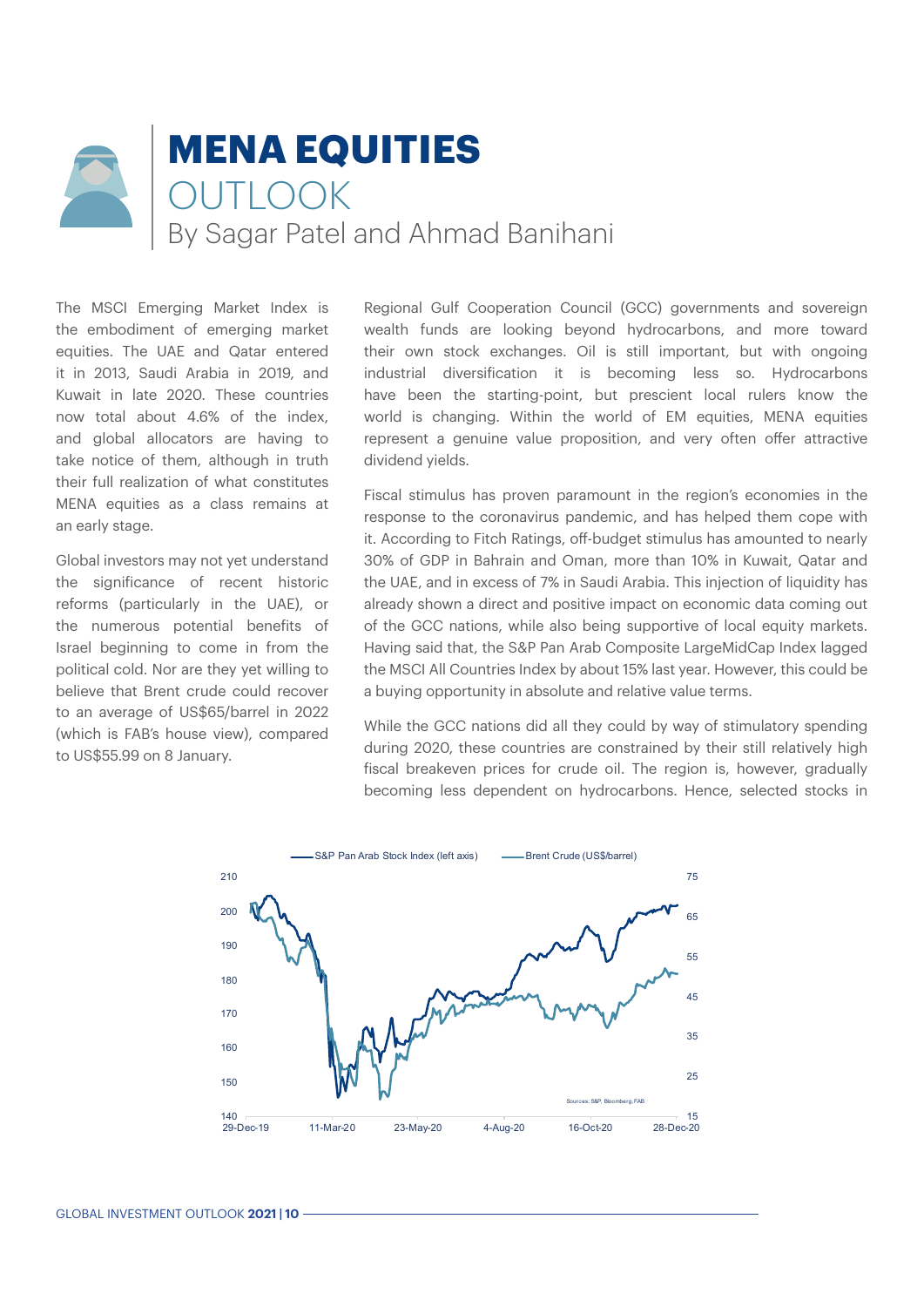the GCC region provide strong cases for value-driven investment, as well as potential growth stories. Also, just as Kuwait entered the MSCI Emerging Market Index last year, MENA equities are likely to command a growing percentage in that index.

FAB's Asset Allocation Committee expects emerging market assets to do well in 2021, and that includes MENA equities, specifically driven by the further rollout of policy reforms, and successful economic diversification. Visitors to the delayed EXPO 2020 later this year will see this firsthand. However, by then, asset prices may have already begun to move upwards.

The S&P Pan Arab Composite LargeMidCap Index is trading at 15.5x 2021E earnings. Over the last ten years, MENA equities as a class have tended to trade in a range of about 13x-15x forward earnings, with a peak of 20x and a trough of 12x. For 2021, the Bloomberg consensus is for earnings to recover substantially, by 29.3%, helped by the base effect. Heading towards mid-2021 investors will be looking at prospective 2022 corporate earnings, with the Bloomberg consensus assuming earnings growth of 18.1% for that year, underwriting a prospective 'very good value' P/E ratio of 13.1x, and an attractive PE-to-Growth (PEG) ratio of 0.73x.

The house view is optimistic regarding a return to robust global growth by the second half of 2021, and upward revisions in MENA earnings are looking more possible. While such an outcome would be helped by favourable oil prices (Glenn Wepener is forecasting Brent to average US\$58/barrel in 2021, and US\$65 for 2022), the GCC oil & gas producers' economies are successfully evolving away from hydrocarbons. As noted, reform efforts are instrumental in this.

Dividend cuts that occurred in 2020 are firmly in the rear-view mirror, with prospective dividend yields on our regional benchmark showing an attractive 3.53% for 2021, and 4.05% for 2022. Certainly a yield in excess of about 4% begins to make this asset class attractive from the point of view of the global hunt for yield.

Lastly, whereas earnings forecasts for the MSCI All Country Index for 2022 bottomed in early June 2020, estimate revisions for the MENA benchmark for the same year did not bottom until the end of September. The intervening period was one during which the price of Brent crude was essentially flat, while the prices of most other risk assets were improving. Accordingly, although the bull arguments for MENA equities include the non-oil factors mentioned, it appears that a better oil price between now and into 2022 would be a bonus, making the asset class even more attractive. MENA equities should indeed play catch-up with their global peers.

## **The Kingdom of Saudi Arabia**

According to the IMF, the country's GDP is expected to have contracted by 6.8% in 2020. However, as global growth regains traction, and as the potential for an increase in oil production begins to improve, we anticipate a solid economic recovery in line with the IMF's projected 3.1% growth outlook for 2021.

The Saudi Arabian Ministry of Finance estimates the fiscal deficit for 2020 to be 298 billion riyals (12% of GDP). Government spending is forecast to rise by 1% in 2020, and to fall by 7% in 2021 and 4% in 2022. It may well be that headwinds remain in the form of essential fiscal adjustments. Having said that, the government has taken drastic measures to curb spending and increase revenues via capital expenditure suspensions and an increase in taxes with the objective of navigating the structurallylower oil prices prevalent since 2014. These measures will play a significant role in stabilizing and restoring the government's fiscal position.

Net interest margins in the important Saudi banking sector are expected to correct with the lower interest rates, although pandemic vaccine solutions should help normalize activity levels, eventually moving rates higher and supporting the sector. In the meantime, an increase in housing starts and mortgage issuances should support retail credit growth. We expect pandemic-related provisions are likely to be to be staggered, and to be capital-neutral based on central bank and Basel guidance.

Saudi Arabia's Tadawul index outperformed its neighboring markets in 2020 with a return of 3.58%. While select stocks might seem relatively expensive compared to their emerging market peers, the positive momentum in the largest equity market in the GCC cannot be ignored. Investors should concentrate on company-specific factors (e.g., in consumer goods), social reforms (e.g., in insurance), and other selected growth opportunities (e.g. in cement) when stock-picking in KSA.